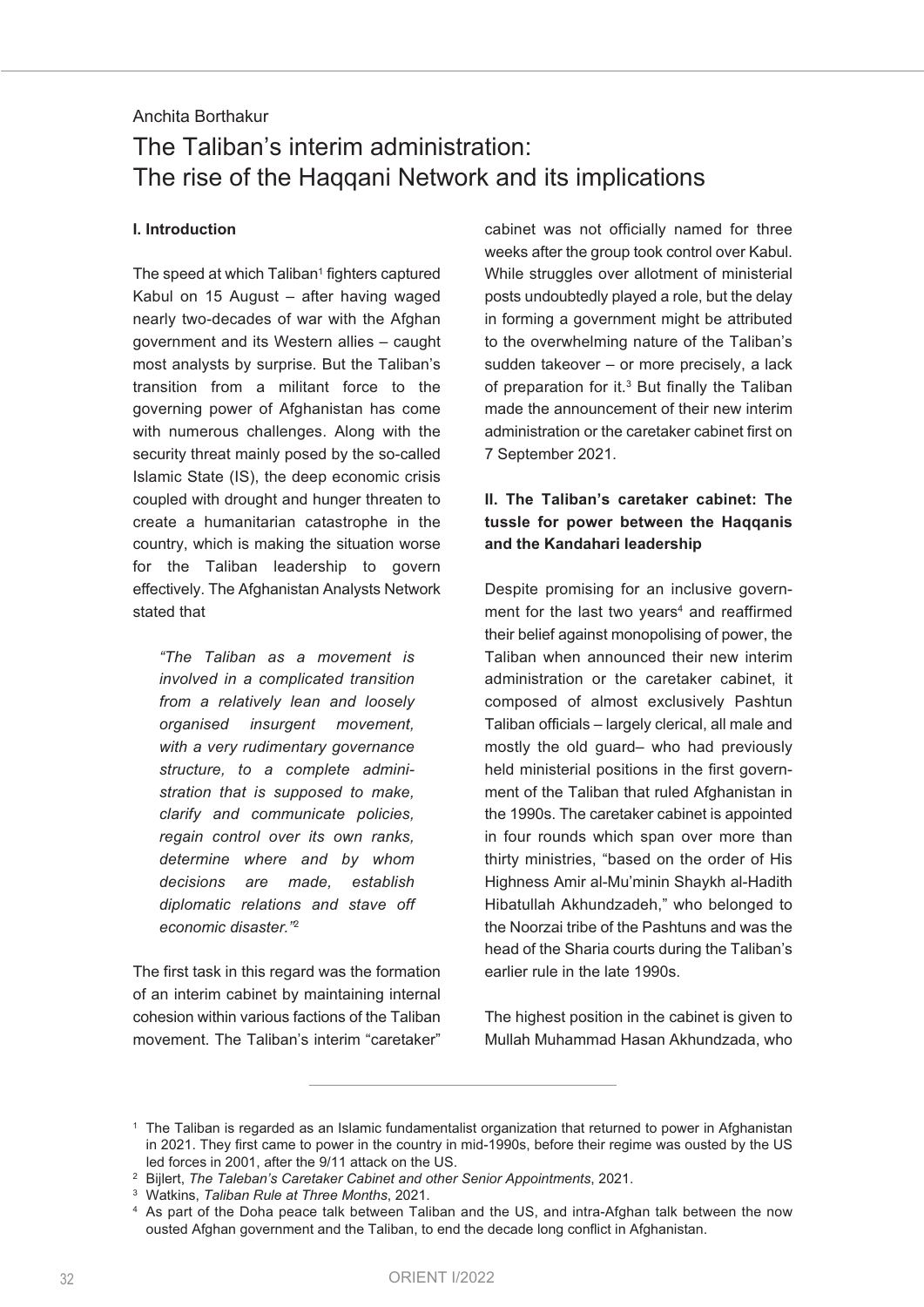was a close associate of the late supreme leader Mullah Omar and a founding member of the Taliban. He is from Kandahar – the birthplace or the spiritual heartland of the Taliban movement – and was also the governor of the province, as well as the foreign minister during the Taliban's first period of rule in the country. But Mullah Akhund's appointment is often compared to that of Hamid Karzai, another Kandahari who head the interim administration in 2001, <sup>5</sup> as the former just like his counterpart is referred to as a relatively weak leader, who may have been chosen to appease the movement's equally powerful rivals to avoid any internal strife. His two deputies are Mullah Abdul Ghani Baradar, who head the Taliban's political office in Doha since 2019 after the US pressured the ISI (Inter Services Intelligence, Pakistan's intelligence agency) to release him from detention in Pakistan (where he was detained from 2010 to 2018), and Mullah Abdul Salam Hanafi, an Uzbek Islamic scholar who was deputy minister of education in the Taliban government of the 1990s. 6

Baradar, one of three deputies to the Taliban's Amir ul-Muminen (commander of the faithful) Hibatullah Akhundzadeh, come from the influential Popalzai Durrani tribe of the Pashtuns, who historically ruled Afghanistan for a considerable period of time. Given his background it was expected that Baradar would be given a far more powerful position like the head of the government; however at the last minute he<sup>7</sup> was replaced by a lesser-known figure like Mullah Muhammad Hassan Akhundzada.

On the other hand, the other two deputies of the Amir, Mullah Muhammad Yaqub Umari – son of the late Taliban supreme leader Mullah Omar – and Mullah Sirajuddin Haqqani – of the notorious Haqqani Network, probably the most dangerous as well as organised unit within the Taliban factions backed by certain elements within the Pakistani security establishment – are given more powerful positions like the acting head of defence and interior ministries respectively.

According to Muhammad Ahsas, in order to maintain a balance between the southern Kandahari Pashtuns<sup>8</sup> and the Haqqanis, Taliban had divided Afghanistan's 34 provinces administratively into two branches, south and southeast where the south comprised of 14 provinces and fall under the authority of Yaqub Umari; while the southeast comprised the remaining 20 provinces and was administered by Haqqani. <sup>9</sup> The Haqqanis, who come from the Zadran Pashtun tribe of Afghanistan's Paktia Province with strong networks inside Pakistan's North Waziristan region, pledged allegiance to the Taliban in 1995. But through its resources and battlefield successes now the Haqqani Network has become an influential kingmaker in Kabul. 10

Although the Taliban government that ruled Afghanistan from 1996 to 2001 appointed Jalaluddin Haqqani, the founder of the Haqqani Network, as the government's Minister for Tribal and Frontier Affairs in 1998 (and also honoured his battlefield expertise);

<sup>5</sup> As a part of the Bonn agreement that was signed by representatives of different anti-Taliban factions and political groups of Afghanistan in December 2001, soon after the ousted of the Taliban regime from power.

<sup>6</sup> Bijlert, *The Focus of the Taleban's New Government: Internal cohesion, external dominance*, 2021.

 $7$  His appointment is considered as a demotion from his previous position as the Head of Taliban's political office in Doha.

<sup>&</sup>lt;sup>8</sup> Although among the southern Kandahari leadership there are different allegiances around senior figures like Mullah Baradar and Mullah Yaqub, who have their own followers in Kandahar; yet the difference between Haqqanis' and the core southern leadership group is more prominent.

<sup>9</sup> Sayed, *How are the Taliban Organized?*, 2021.

<sup>10</sup> Smith, *The Haqqani Network: The New Mingmakers In Kabul*, 2021.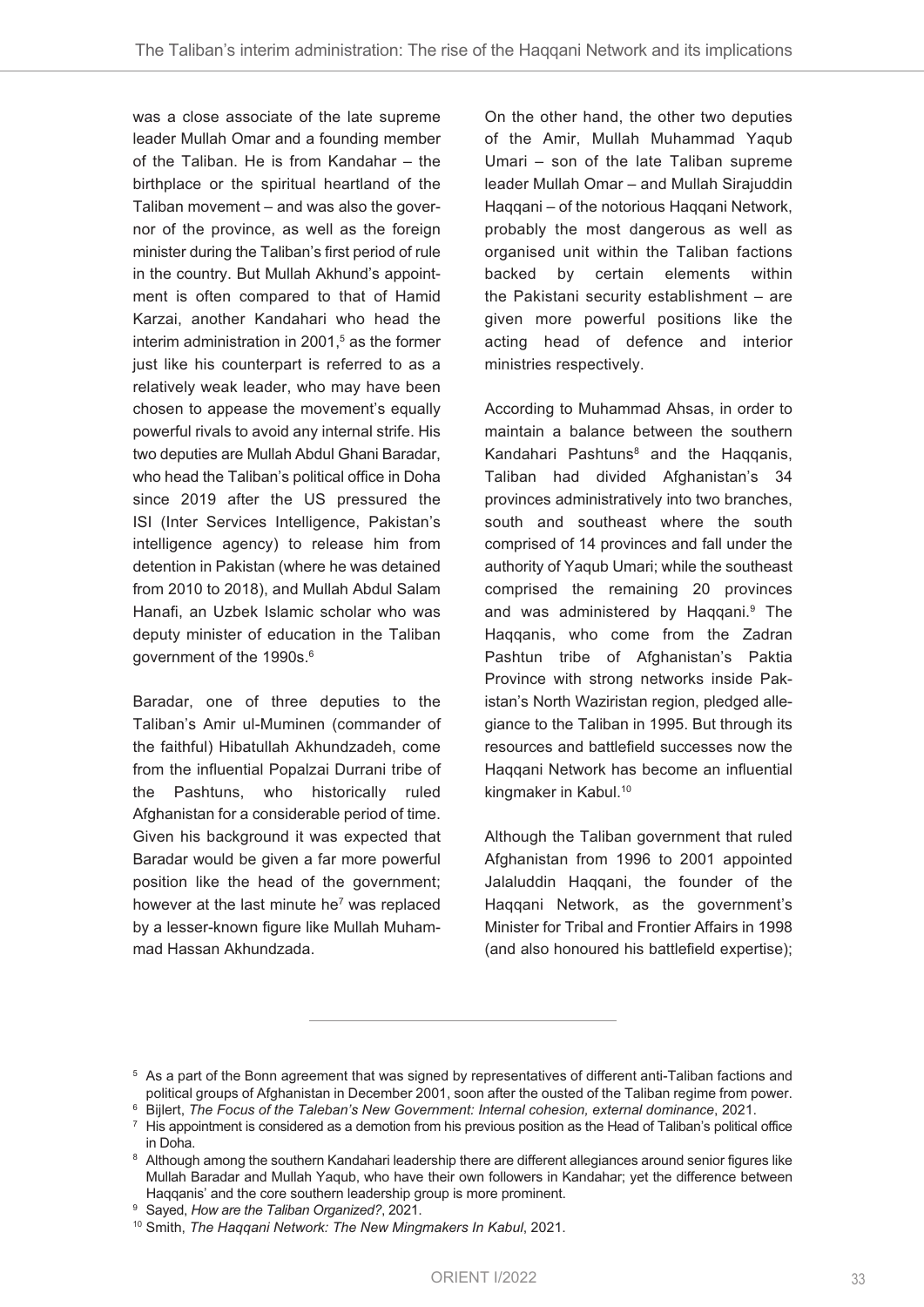yet he was kept away from the organisation's real decision-making process in Kandahar. <sup>11</sup> It is reported that when he raised troops to attack Mazar-e Sharif after the Taliban defeat in 1997, he was "powerless to take military decisions" because the "Kandahari officers or the core force" (who traditionally have made up the movement's most powerful leadership base and hold sway over much of its resources) had the supreme command at that front. <sup>12</sup> Because of the predominant role played by the Kandahari network in all fronts, the Taliban was regarded as a "secret society run mainly by the Kandaharis," as the Pashtuns from other regions are seen to be excluded from the group's top leadership or the inner leadership circle. <sup>13</sup> Haqqani Network who basically recruits from Paktia Pashtun tribes openly resisted what is perceived as Kandahari dominance within the Taliban ranks in the past. <sup>14</sup> But under the leadership of Sirajuddin, the son of Jalaluddin Haqqani, the Haqqani network has become extremely powerful within the Taliban ranks.

Although Haqqani Network maintained a distinct command, control and lines of operation within the Taliban movement; yet due to Siraj's tactical expertise, strategic knowledge, and effective fundraising capacity (because of his Arab connection), the group became highly influential and dominant within the Taliban. <sup>15</sup> He was also declared deputy Amir of the Taliban in 2015. Unlike Mullah Omar, the new Amir Akhundzadeh's relative lack of battlefield experience gave Sirajuddin almost total

autonomy and control over the Taliban's military strategy and operations. 16

By 2016 scholars observed that the "preeminence of Haqqani leaders like Sirajuddin's voice amongst the Taliban elite became palpable – so much so that certain critics have pointed to a 'Hagganization' of the Taliban."17 Therefore, when the new hardline government was announced by the Taliban in September, several members of the Haqqani Network were given key ministerial positions. Already the senior members of the Haqqani Network were put in charge of the security of Kabul by the Taliban, soon after Kabul fell. But rumours started emerging that Haqqanis and the traditional Kandahari Taliban leadership were reportedly involved in a powersharing struggle resulted in both Baradar and Mullah Yaqub fleeing from Kabul to their traditional strongholds in the south. Although both the factions denied this allegation; yet it was appeared that a conflict between Baradar, seen as a moderate voice within the Taliban, and Haqqani leadership, a hardliner group, did emerge over the political nature of the Taliban's interim government. 18

Ever since the beginning of the Afghan Peace Talk, both these leaders were believed to be in two different groups: the pro-Talks/pro negotiation group (led by leaders like Baradar who wanted a political solution to the Afghan crisis) and the anti-talks/anti-negotiation faction (led by Sirajuddin and others who wanted a complete military victory).<sup>19</sup> Now with the Taliban's military takeover of Kabul, it is believed that the second group has become

<sup>11</sup> Ruttig, *Loya Paktia's Insurgency: The Haqqani Network as an Autonomous Entity*, 2009.

<sup>12</sup> Ibid; Watkin, *Taliban Rule at Three Months*, 2021; Rashid, *Taliban: The Story of the Afghan Warlords*, 2001.

<sup>13</sup> Ibid; Kraml, *Changes in Pashtun Tribal Structures since 1978: The Influence of War, Foreign Militaries and Militant Political Islam*, 2012.

<sup>14</sup> Mufti and Lamb, *Religion and Militancy in Pakistan and Afghanistan*, 2012.

<sup>15</sup> Dressler, *The Haqqani Network*, 2010.

<sup>16</sup> Sayed and Clarke, *With Haqqanis at the Helm, the Taliban Will Grow Even More Extreme*, 2021.

<sup>17</sup> Weinbaum and Babbar, *A New Taliban Leadership and Peace Prospects in Afghanistan*, 2016.

<sup>18</sup> Sofuoglu, *Will the Taliban split or is it the West's wishful thinking?*, 2021.

<sup>19</sup> Kotokey and Borthakur, *The Ideological Trajectory within the Taliban Movement in Afghanistan*, 2021.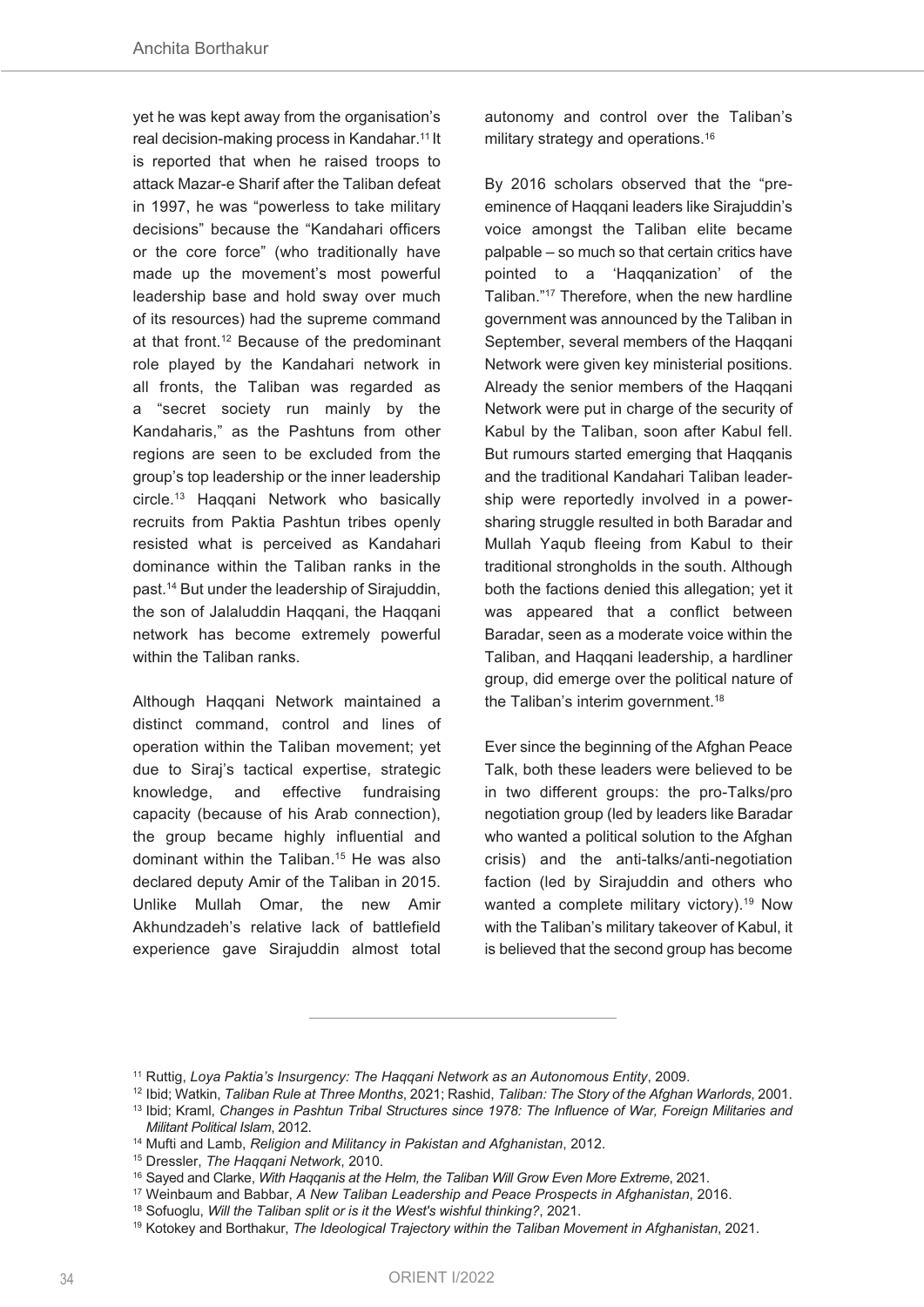extremely influential within the Taliban's decision making circle. According to unverified reports, the difference between both the factions again got exposed when on 7 November, 2021 the Taliban affiliated with Kandahari figures stormed the offices of the Afghanistan's national cricket board. <sup>20</sup> It was reported that the acting prime minister had issued an order to replace the long-controversial coach of the national team who had been recently reinstated by the Taliban and happens to be Kandahari – a move supposed to be instigated by the Haqqanis, who is seeking to maximise its share of power in Kabul. <sup>21</sup> No doubt the Haqqani faction, due to their military might, become dominant within Taliban as compared to the Kandahari <sup>22</sup> and the Zabul factions which were previously prominent in Taliban's decision making process.<sup>23</sup>

# **III. Presence of different Taliban factions within the caretaker government: Is the caretaker cabinet inclusive?**

In general, most of the key positions in the first round of the Taliban's appointments are given either to the prominent figures of Loy Kandahar or to Loya Paktia. The appointment of Mullah Hassan Akhundzada as the head of the government, who is not an influential military figure, indicated that in the new Taliban cabinet, though interim, important positions are appeared to be enjoyed by the political, rather than the military leadership of the Taliban, especially from the southern and

the south-eastern provinces. Two major commanders from the south, Sadr Ibrahim, head of the military commission for the western zone and a close associate of the previous supreme leader, Mullah Akhtar Muhammad Mansur, who had taken the interior ministry after the Taliban captured Kabul on 15 August, and Qayyum Zakir, head of the military commission for the eastern zone, who had taken defence, also did not receive any cabinet positions in the first round of appointments. <sup>24</sup> But a slight variation could be witnessed when the second and the subsequent rounds of appointments to the Cabinet was announced by the Taliban later on.

These appointments are probably structured in a way to maintain internal cohesion within the group by accommodating various Taliban factions that felt left out following the first round of nominations. However, the tribal and ethnic considerations were also somewhere taken care of while making these appointments. For example, as mentioned by Ibraheem Bahiss, the two above mentioned prominent commanders Sadr Ibrahim and Qayyum Zakir from Helmand province have been finally appointed as deputy ministers for interior and defence, respectively. Gul Mohammad, another important figure within the faction associated with former Taliban leader Mullah Mansour, has been appointed as deputy minister of borders and tribal affairs. Maulawi Abdul Rahman Rashid, an ethnic Uzbek from

<sup>&</sup>lt;sup>20</sup> Abd. Sayed, "The Taliban PM Mullah Hassan replaced the @ACBofficials director @AzizullahFazli with a well-qualified & ex-Afghan cricketer…", *Twitter*, November 7, 2021. Also see Sami Yousafzai, "Haqani's network attempt to change Afghan cricket board director Mr. Fazli with written order of Mullah Hasan , in retaliation Mula Baradar &Sadar Ibrhaim armed men stormed Afg cricket broad office...", *Twitter*, November 7, 2021.

<sup>21</sup> Sayed and Clarke, *With Haqqanis at the Helm, the Taliban Will Grow Even More Extreme*, 2021.

<sup>&</sup>lt;sup>22</sup> With the ascendance of Haqqani Network within the Taliban ranks, the influence of ISI on Afghanistan's internal affairs also believed to have increased considerably. This was reflected from the fact that just before the Taliban's announcement of the caretaker government, Pakistan's ISI's then Chief Lieutenant General Faiz Hameed visited Kabul unannounced. Many analysts view the sidelining of Mullah Baradar in the new government, with the ISI chief's visit, who backed Haqqanis over Baradar, as the latter had contentious relationship with Pakistan's military establishment due to his imprisonment by Pakistani authorities for nearly eight years.

<sup>23</sup> Peshimam, *Afghan Taliban victory brings new challenge: governing a country in crisis*, 2021.

<sup>24</sup> Bijlert, *The Focus of the Taliban's New Government*,2021.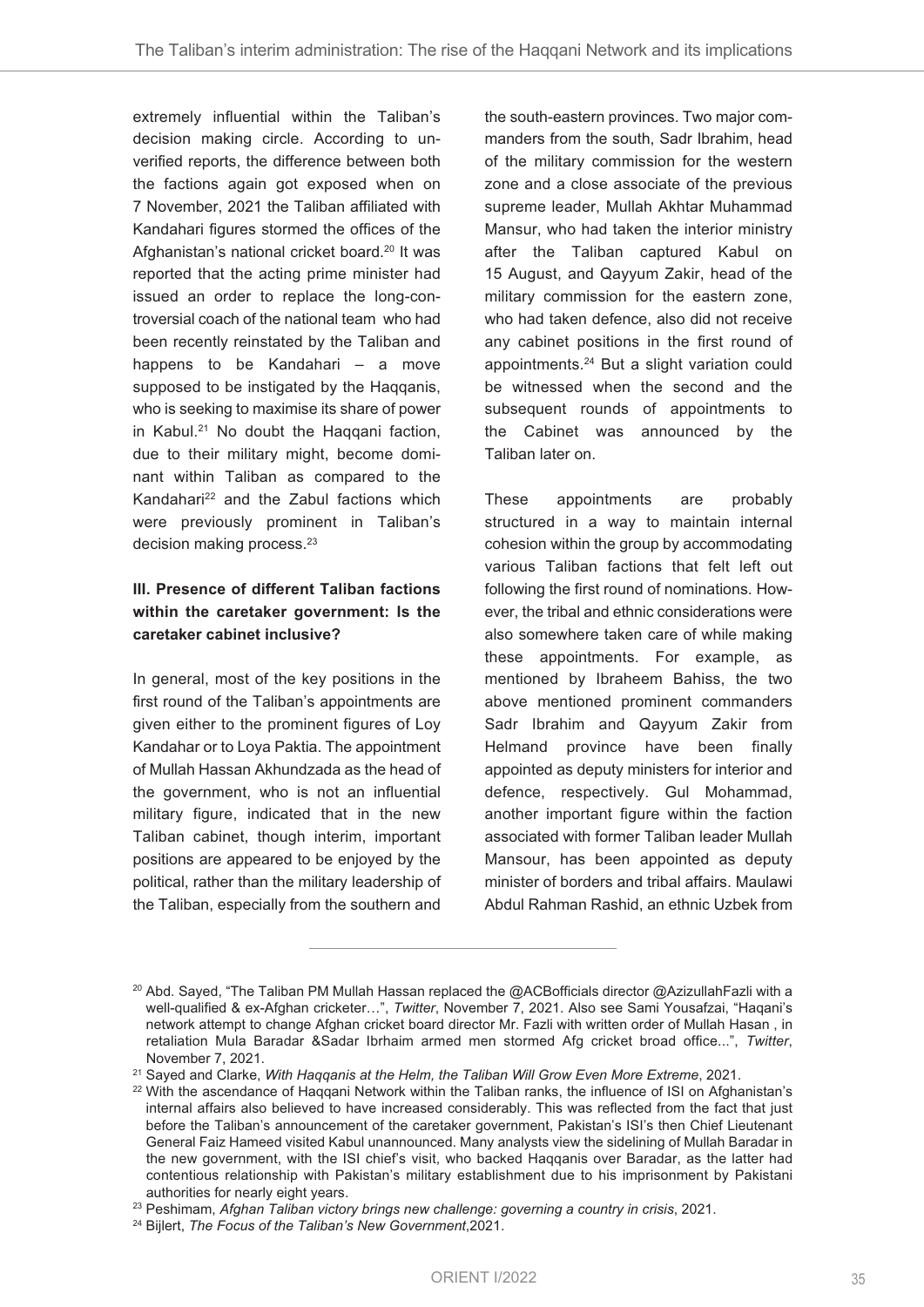current Deputy Prime Minister Mullah Baradar's faction, is now the minister of agriculture. <sup>25</sup> Therefore, an attempt has also been made to include the ethnic minorities, although the cabinet is still dominated by the Pashtuns. While in the first round of appointments only three cabinet posts were given to the non-Pashtuns; their numerical strength increased partially with the expansion of the cabinet.

Moreover, in some of the less prominent ministries, rather than direct Taliban members, either technocrats or Taliban sympathisers are appointed. Few such key appointees are seen in the ministry of trade and public health, who do not appear to have direct past affiliations with the Taliban. <sup>26</sup> For example: Noorudin Azizi, the new trade minister and his two deputies, Nazar Mohammad Mutmaeen, head of the National Olympic Committee, new health minister, Qalandar Ebad, and his two deputies and Najeebullah, head of atomic energy have no formal linkages with the Taliban movement. But no doubt, the Taliban appointed only loyalists to senior positions where the most privileged ranks are given to figures who were prominent in the Taliban's last government of 1990s. 27

The cabinet is mostly dominated by the southerners along with the Haqqani Network and its loyalists. Women, members of the civil society, opposing voices, non-Pashtuns as well as Pashtun technocrats and nationalists are almost entirely excluded from the interim government. This made Bill Roggio, managing editor of the US-based Long War Journal to state that, "The new Taliban [government is] same as the old Taliban

[government of the 1990s]."28 Similarly Michael Kugelman, a South Asia expert at the Woodrow Wilson International Centre for Scholars has said, "It's [The Taliban's interim government is] not at all inclusive, and that's no surprise whatsoever."29

# **IV. The organisational structure of the Taliban: From insurgency to governance**

The parallel government structure (shadow governance) that the Taliban established throughout Afghanistan since 2005 (due to the absence of efficient state administration at different local, district and provincial levels) has helped in their transition from insurgency to governance at present. They appointed shadow provincial and district governors who were responsible for both military as well as civilian activities (like settling local disputes, levied taxes, providing public services like health, education [mainly religious]) in their areas. Some of these "unofficial shadow government" has become the "official government," after the Taliban takeover, making the transition process easier than expected.<sup>30</sup>

In general, the Taliban movement is a mixture of both horizontal and vertical structures. 31 While the centralising tendency of the movement with its supra-tribal and supraethnic character represents the vertical structure; a degree of autonomy enjoyed by the local leadership in terms of their operation reflects the horizontal structure of the movement. <sup>32</sup> The Taliban's ideology, suggests that social order stems from a strong centralised authority and absolute obedience to the Amir ul-Mu'minin, which actually contrasts with the high degree of decentralised local authority the movement permitted to field commanders

<sup>28</sup> Dawn, *Taliban bring old guard into cabinet, dash hopes for inclusive govt*, 2021.

<sup>31</sup> Ruttig, *How Tribal Are the Taleban?*, 2010.

<sup>25</sup> Bahiss, *Afghanistan's Taliban Expand Their Interim Government*, 2021.

<sup>26</sup> Ibid.

<sup>27</sup> Watkins, *Taliban Rule at Three Months*, 2021.

 $29$  Ibid.

<sup>&</sup>lt;sup>30</sup> Nevertheless maintaining a shadow government is easier than ruling an official state.

<sup>32</sup> Ibid.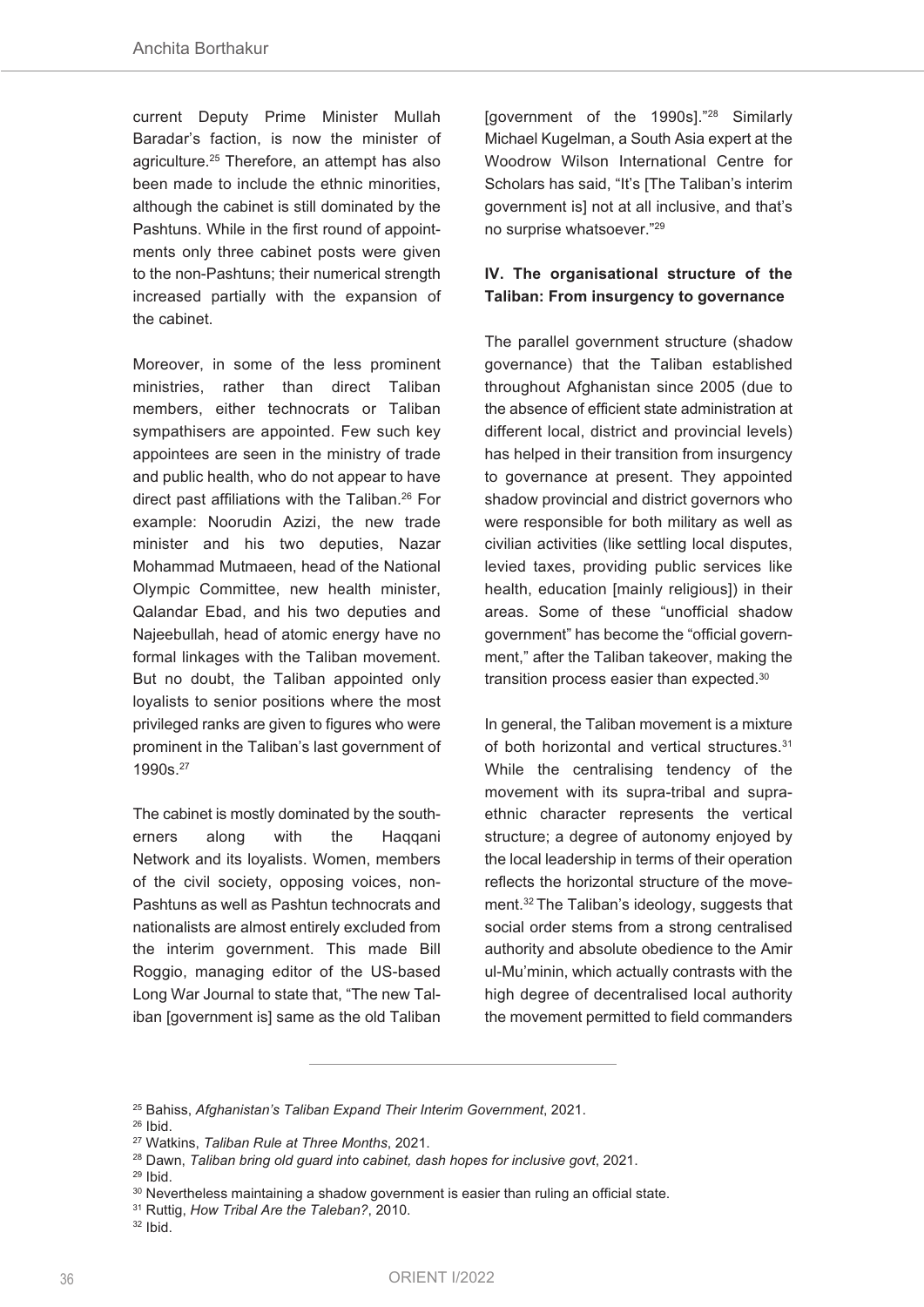throughout the insurgency (a flexibility that undergirded the movement's expansion across Afghanistan). <sup>33</sup> Although loyalty to the Amir is often considered as the primary reason behind the maintenance of the horizontal structure or in other sense the survival of the movement; yet there are other factors that contributed to the preservation of unity within the Taliban ranks and kept the movement going in spite of internal and external <sup>34</sup> pressures. One such element is the Taliban's mahaz structure, which is the core of Taliban's military structure. In the Taliban's mahaz structure although the field commanders enjoy some form of autonomy, but they continue to religiously report to their top leadership of all the on-field developments which helps in keeping the chain of command intact and cohesive. While at times multiple mahaz units within an area created conflicts; but in general the mahaz structure played a formidable role in the Taliban's expansion across the country. As rightly pointed out by Watkins,

*"It is not the ideal of loyalty to an Amir that constitutes the core strength of these horizontal ties but the very nature of the Taliban's mahaz structure (multiple fronts), and its continued relevance, that have made and keep the group so cohesive. The mahaz structure lacks intermediary ranks that might separate top figures from field commanders, operates via the direct collection and distribution of funds, serves as the predominant recruitment mechanism for the movement's fighters, and functions through personalized relationships among the leadership. This structure has kept the movement intact despite the external*

*pressures and internal factionalism, tribal tensions, and national expansion it has faced over several decades... By preserving the mahaz structure, the Taliban's leadership remains cohesive, and the organization has instead increased institutionalization through its civilianoriented commissions and positions for governance, casualty recording and prevention, and information and media operations, including internal messaging and guidance."*<sup>35</sup>

According to Ahsas, the Taliban leadership had established 18 commissions which functioned like ministries, dealing with military, political, economic, media and culture, public works, intelligence, and other matters. 36 Among these commissions' military commission (who appointed shadow governors and battlefield commanders) and the political commission (which led the Doha peace talk) were the most significant ones. The heads of all these commissions worked as a part of the Taliban's leadership council. But at present the members of the Taliban movement are seen heading the same ministries established by the previous government (except for the Ministry of Women's Affairs which is replaced by the Ministry for the Prevention of Vice and Propagation of Virtue). However, these ministries are probably embracing their portfolios less along traditional institutional lines and more in accordance with the purview that Taliban ministers previously held in the movement. 37

But the existence of the ministries established by the ousted government remained intact. During its insurgency phase, the Taliban had different Shuras to undertake

<sup>33</sup> Semple, *Rhetoric, Ideology, and Organizational Structure of the Taliban Movement*, 2014.

<sup>&</sup>lt;sup>34</sup> On various occasions US had also tried to split the movement among different fractions to weaken the insurgency.

<sup>35</sup> Watkins, *Taliban Fragmentation FACT, FICTION, AND FUTURE*, 2020.

<sup>36</sup> Sayed, *How are the Taliban Organized?*, 2021.

<sup>37</sup> Watkin, *Taliban Rule at Three Months*,2021.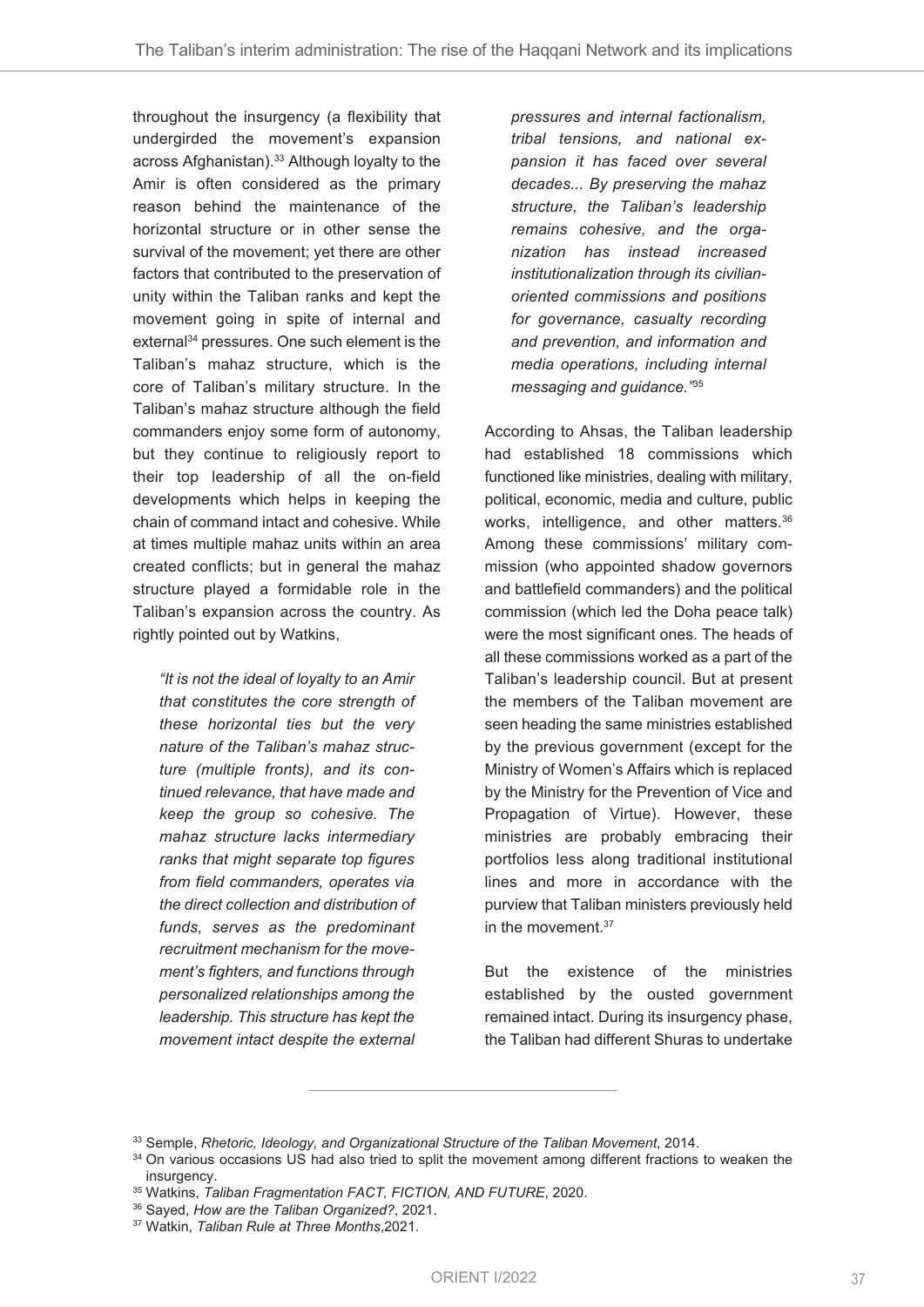operations in distinct geographical areas. The Pakistan-based Quetta Shura (also known as the Rahbari Shura, the Taliban's main leadership council for greater Kandahar region up to Herat) was the most influential among them and under the authority of this Quetta Shura, there were two other Shuras, the Miran Shah Shura (for Loya Paktia and adjoining areas north towards Kabul) and the Peshawar Shura (for Eastern Afghanistan). 38 The Shura of the north, Mashhad Shura and Rasool Shura – the latter emerged as a result of a split from the main group after the demise of Mullah Omar when Mullah Mansour was named the supreme leader – were other three important shuras under which the Taliban carried out its day to day operations.

Among these Shuras, the Miran Shah Shura was completely dominated under the unified leadership of the Haqqani network. Sirajuddin- the head of the Miran Shah Shura, as well as the deputy of the Quetta Shura, controlled all the key commissions of the Quetta Shura, starting from the Finance to Military Commissions, and had placed his brother Khalil at the top of the Peshawar Shura as well. <sup>39</sup> Moreover, in contrast to the one-man style leadership of charismatic Mullah Omar, under his successors – Mullah Mansour and the current Amir Haibatullah Akhundzadeh's<sup>40</sup> authority  $-$ , the Taliban has shifted to become an institutional oligarchy in which the members of the Quetta Shura command as much, if not, in some instances, more power than the *amir*-himself. <sup>41</sup> This has made the Haqqani Network significantly powerful within the Taliban ranks. Haqqani Network's access to financial resources and battlefield superiority has afforded its members

to have an upper hand over others in the Taliban's leadership council once Kabul fell.

## **V. The Taliban movement and its internal dynamics**

However, the ascendency of the Haqqani Network doesn't imply that the Taliban would fragment in the long run. It is quite unlikely that the rivalry between the traditional Taliban leadership and the Haqqani Network, which is often exaggerated by western analysts, would cause a major challenge to the Taliban movement, as historically as well as strategically both the groups have more convergence than divergence of interests. Moreover, throughout the insurgency period both the groups fought together against their enemies which would keep their alliance going even in the current governance phase. According to Weinbaum and Babbar,

*"Taliban relied heavily on the Haqqani network to do its bidding in Loya Paktia, an area long inhabited by the Haqqanis...[Also] beyond Loya Paktia, the Haqqani Network offered the Taliban a platform from which to project its leadership and presented a unified face for the insurgency front. The Haqqani Network carried out numerous attacks in the Taliban's name, awarding the latter credit for targeted strikes."*<sup>42</sup>

On the other hand according to various scholars, Haqqani Network is more in need of the Taliban than vice versa as the group does not have a clearly defined area of control in Afghanistan and also its links with the ISI has

<sup>38</sup> Borthakur and Kotokey, *Ethnicity or Religion? The Genesis of the Taliban Movement in Afghanistan*, 2020.

<sup>39</sup> Giustozzi, *Afghanistan: Taliban's organization and structure*, 2017.

<sup>&</sup>lt;sup>40</sup> Unlike Mullah Omar, who was the sole decision-maker during his time, the present supreme leader does not possess the same power and authority.

<sup>41</sup> Weinbaum and Babbar, *A New Taliban Leadership and Peace Prospects in Afghanistan*, 2016; Osman, *Taleban in Transition 2: Who is in charge now?*, 2016.

<sup>42</sup> Weinbaum and Babbar, *The Tenacious, Toxic Haqqani Network*, 2016.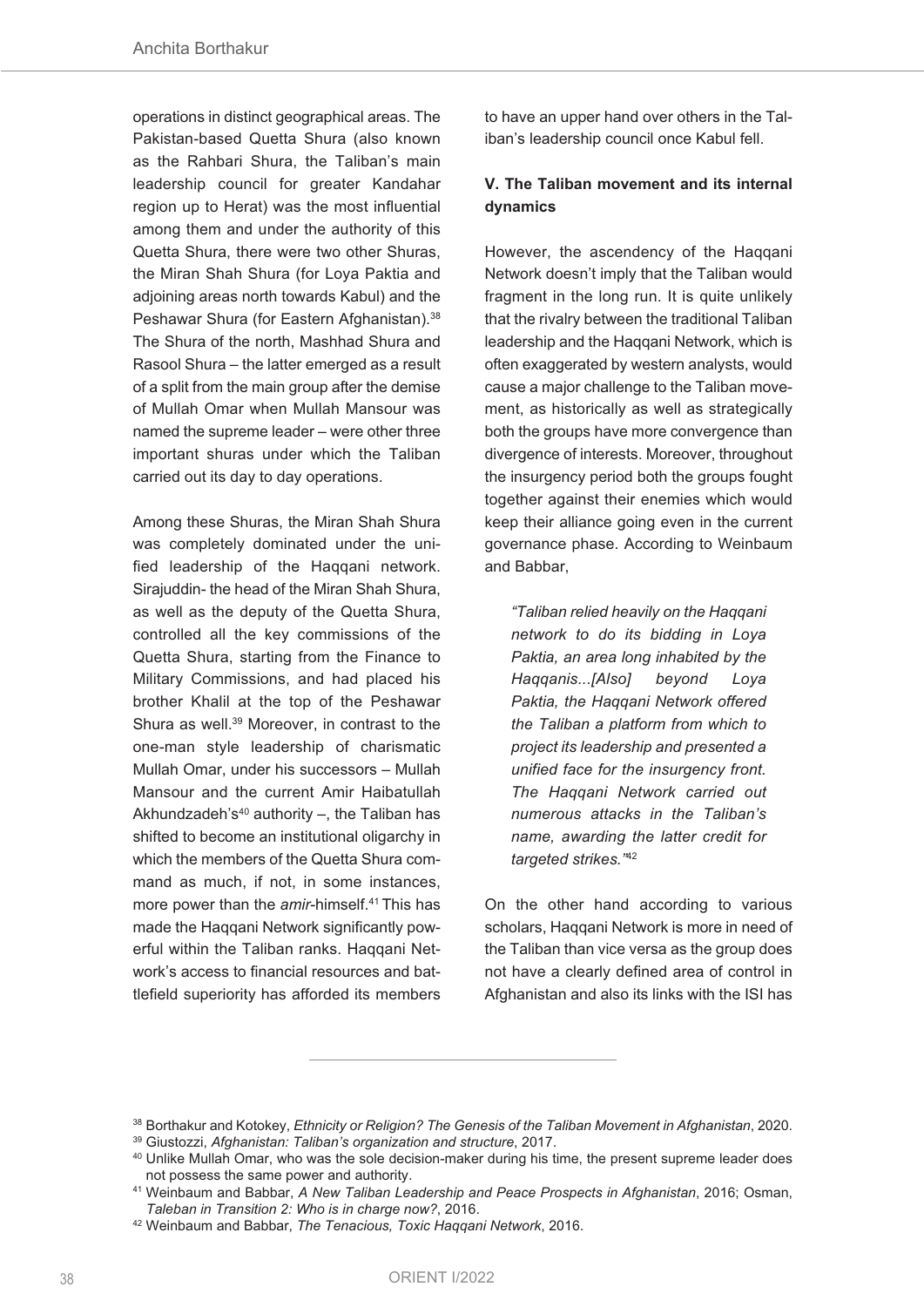made the group widely unpopular among few locals. <sup>43</sup> But being a part of the Taliban's leadership council has immensely helped the Haqqani Network to get rid of these shortcomings. In a recent interview with the BBC, Anas Haqqani, the youngest brother of Sirajuddin and an influential figure within the Haqqani Network quashed the designation or the title 'Haqqani Network' and assured that there is no separate entity by that name and they are very much a part of the Taliban.

Like any other insurgency groups, the Taliban may have number of internal factions, but their longstanding strategic aims and objectives remain same which encouraged differing sections not to break away from the core group. Although there emerged some breakaway fractions following the death of Mullah Omar, but none of these defected factions have been able to consolidate power and remain relevant for a considerable period of time, which is motivating Taliban fighters not to defect from the main organisation. They feel secured being a part of the group. Moreover, the Taliban has the capacity to manage internal differences within their ranks either through coercion or by persuasion. Taliban's success in keeping their internal deliberations secretive is another reason for the preservation of unity within the group.

Furthermore, the fighters of the Taliban movement are coming from almost similar socio-economic and educational background (where values like devotion to religion and obedience to orders given by the elders is taught), which is an important driving force behind the movement's internal cohesion. In a way the boundaries between various Taliban factions are actually quite fluid as they are melded by ideological as well as several social ties like kingship, marriage, history

and other interpersonal relationships. This is also helping the movement to sustain its unity and integrity.

The Taliban's leadership council is highly conscious of avoiding any fragmentation within the movement – both during its insurgency period and now the governance phase – and this fact is reflected on various policies adopted by the Taliban leadership after capturing Kabul in August. For example despite Haqqani Network being designated as a foreign terrorist organisation by the US unlike the wider Taliban, both Sirajuddin and Khalil-ur-Rahman Haqqani (uncle of Sirajuddin Haqqani, both being on the UN blacklist, having million dollars bounties on their heads) are given key ministerial positions in the new Taliban caretaker government. The leadership of the Taliban knew it well that their inclusion would definitely make it difficult for the Taliban government to gain international recognition; however it is believed that in order to avoid any internal strife within the organisation this move was taken.

Similarly in terms of the foot soldiers or regular fighters who feel connected to the Taliban movement because of their certain understanding of Islam which are indoctrinated to them and a diversion from that ideology may result in some fighters drifting away from the group. <sup>44</sup> Because of this, despite external pressure the Taliban leadership has not included women or former Afghan government politicians in its caretaker government as such a move might encourage backlash from their lower rank and file. It would also force the fighters to believe that their leadership is compromising with their Islamist credentials by coopering with the corrupt and un-Islamic western backed

<sup>43</sup> Ibid; Mufti and Lamb, *Religion and Militancy in Pakistan and Afghanistan*, 2012.

<sup>44</sup> Kirby, *What the Taliban's new government reveals about how they will rule*, 2021.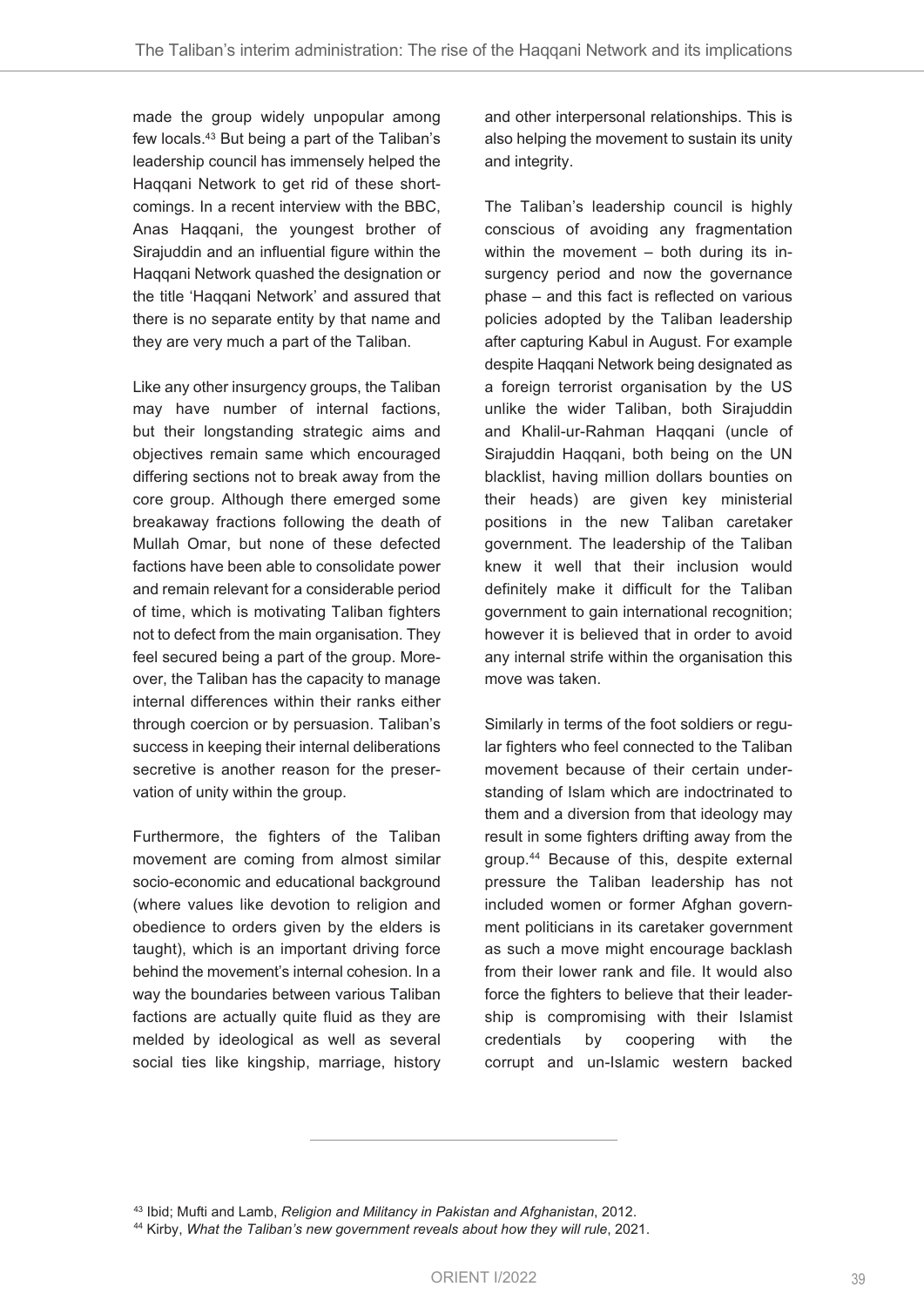ex-politicians. The Taliban leadership is reluctant to cross the internal red lines that might threaten the group's cohesion in the coming days.

Since taking power, the Taliban has by far managed to retain internal cohesion and avoid any kind of fragmentation within the organisation. According to Woldermariam a group often remains cohesive so long as an obvious, serious external threat remains – and it retains the perceived capacity to ensure its members' survival and further their interests. <sup>45</sup> In case of the Taliban after the US withdrawal from Afghanistan, the rise of IS in the country is likely to sustain the ever needed internal cohesion within the movement for their shared interests. In such a scenario different factions within the Taliban including the Haqqani Network are likely to collaborate with each other in the near future.

# **VI. The way ahead: The rise of Haqqanis within the Taliban and the possible consequences**

But it is now expected that the Taliban under the leadership of Sirajuddin (who become the acting Interior Minister under the new Taliban government) will become ideologically more radical and operationally ruthless since the tactics adopted by him and his group are closely aligned with international Jihadism than the tactics of the Taliban's elderly Kandahari leadership. <sup>46</sup> It also raises the concern of Al-Qaida being welcomed back to the country as the Haqqani Network shares close ties with several global radical militant groups including the former. Moreover, the presence of foreign fighters (Arabs, Chechens etc) within the Haqqani Network will probably bring transnational global Jihadist ideology within the

Taliban which significantly differs from the latter's core nationalist ideology that is restricted within the territory of Afghanistan. Moreover, many mid-level battlefield commanders of the Taliban – younger, more plugged into global jihadist networks, and without personal experience of the Taliban's mismanaged 1990s rule – are already more hardline than key older national and provincial leaders. 47 Therefore, the consequence of this scenario could be catastrophic, affecting the security of not only Afghanistan and the region; but also the security of the entire world. An Afghanistan, being a terrorist's safe heaven might again become a nightmare for the whole world.

On the domestic front, Haqqani Network embedded in the Taliban's leadership structure is often held responsible for some of the deadliest attacks that carried out in Afghanistan after 2001, causing wide scale civilian casualties. It is worthy to mention here that Haqqani was the first faction within the Taliban to embrace suicide bombing in Afghanistan. Therefore, soon after taking charge of the interior ministry Sirajuddin honoured the families of suicide bombers and called them 'martyrs' in a ceremony held at the Intercontinental Hotel in Kabul in last October. This implies how under his command suicide attacks will continue to grow inside Afghanistan. <sup>48</sup> However, these policies might backfire in the future, costing the Taliban much-needed public support. Anyhow the public image of Haqqani Network under Sirajuddin blurs to some extent the difference between the group as freedom fighters (Mujahedeen) and mere criminals due to their brutal practices and illicit activities.<sup>49</sup>

Now with the Haqqani's being indistinguishable from the Taliban, enjoying important port-

<sup>45</sup> Woldermariam, *Insurgent Fragmentation in the Horn of Africa: Rebellion and its Discontents*, 2018, 34-40.

<sup>46</sup> Dinneen, *ANSF, Coalition forces focus on Haqqani network*, 2007.

<sup>47</sup> Felbab-Brown, *Will the Taliban regime survive?*, 2021.

<sup>48</sup> Sayed and Clarke, *With Haqqanis at the Helm, the Taliban Will Grow Even More Extreme*, 2021.

<sup>49</sup> Weinbaum and Babbar, *The Tenacious, Toxic Haqqani Network*, 2016.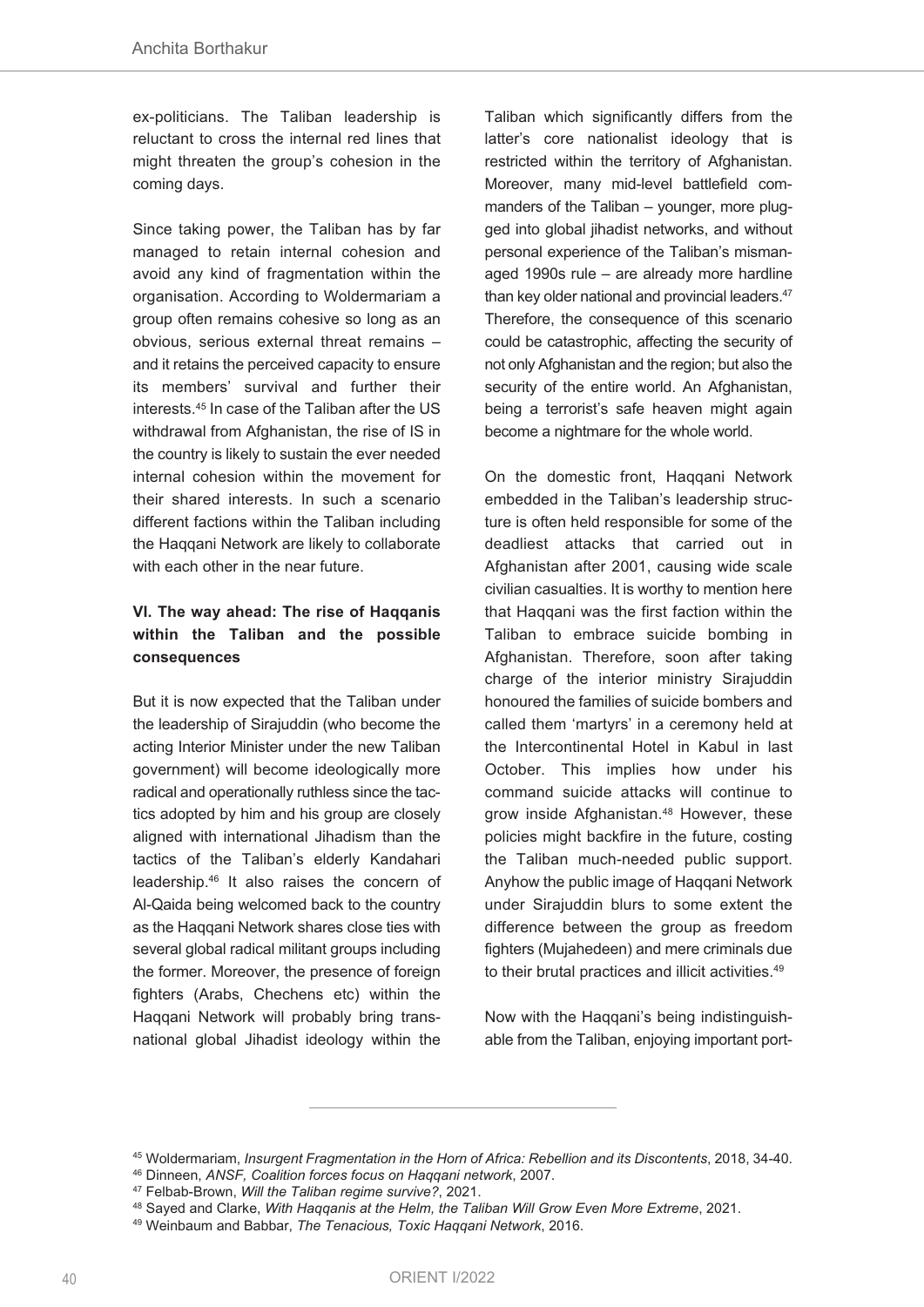folios within its government, the latter would be equally responsible to the public for any of the extremes done by the former.

Moreover, with the Haqqanis' at the helm of power, the influence of the Pakistan's ISI on Afghanistan's internal affairs is believed to get increased manifold. The Haqqani Network, a loyal proxy of the ISI, is seen as more friendly towards Pakistan's military establishment than the southern Taliban leadership. <sup>50</sup> Thus several scholars have opined that the new Taliban interim government is a victory for Pakistan. As stated by Barnett Rubin, "Pakistan's favoured Taliban, the Haqqanis,

dominate [the caretaker government]. Taliban leaders who sought to gain some independence from Pakistan or to seek a negotiated solution have been marginalized."<sup>51</sup>

This can have a serious implication for Afghanistan's domestic as well as foreign policy. It also demonstrates that by entrusting Haqqanis' with important positions in the new government, the Taliban has saved the movement from internal fragmentation; but at the same time, now the group has to share its power with the former in governing Afghanistan, which might bring new challenges for its leadership in the coming days.

#### *Reference list*

BAHISS, IBRAHEEM, "Afghanistan's Taliban Expand Their Interim Government," *International Crisis Group*, September 28, 2021, https://tinyurl.com/2myhyk7a.

BIJLERT, MARTINE, "The Focus of the Taleban's New Government: Internal cohesion, external dominance," *Afghanistan Analysts Network*, September 12, 2021, https://tinyurl.com/bnas9rzk.

BIJLERT, MARTINE, "The Taleban's Caretaker Cabinet and other Senior Appointments", *Afghanistan Analysts Network*, October 7, 2021, https://tinyurl.com/2p9ycref.

BORTHAKUR, ANCHITA AND ANGANA KOTOKEY, "Ethnicity or Religion? The Genesis of the Taliban Movement in Afghanistan," *Asian Affairs* 51 (4:2020), 817-837.

DAWN, "Taliban bring old guard into cabinet, dash hopes for inclusive govt," September 8, 2021, https://tinyurl.com/mrxkmbea.

DINNEEN, TIMOTHY, "ANSF, Coalition forces focus on Haqqani network," *dvids*, October 19, 2007, https://tinyurl.com/2p8v9spp.

DRESSLER, JEFFREY, "The Haqqani Network," *Institute for the Study of War*, 2010, https://tinyurl.com/ycknz4wk.

<sup>&</sup>lt;sup>50</sup> Although Taliban as a formal organisation is referred to as a creation of ISI; yet unlike the Haqqani Network, its relationship with Pakistani intelligence is characterised by tactical cooperation, and mutual dependency and also by substantial mistrust, especially due to the Pashtun nationalist factor (see Smith, *The Haqqani Network: The New kingmakers in Kabul*, 2021).

<sup>51</sup> Rubin, *The Once and Future Defeat in Afghanistan*, 2021.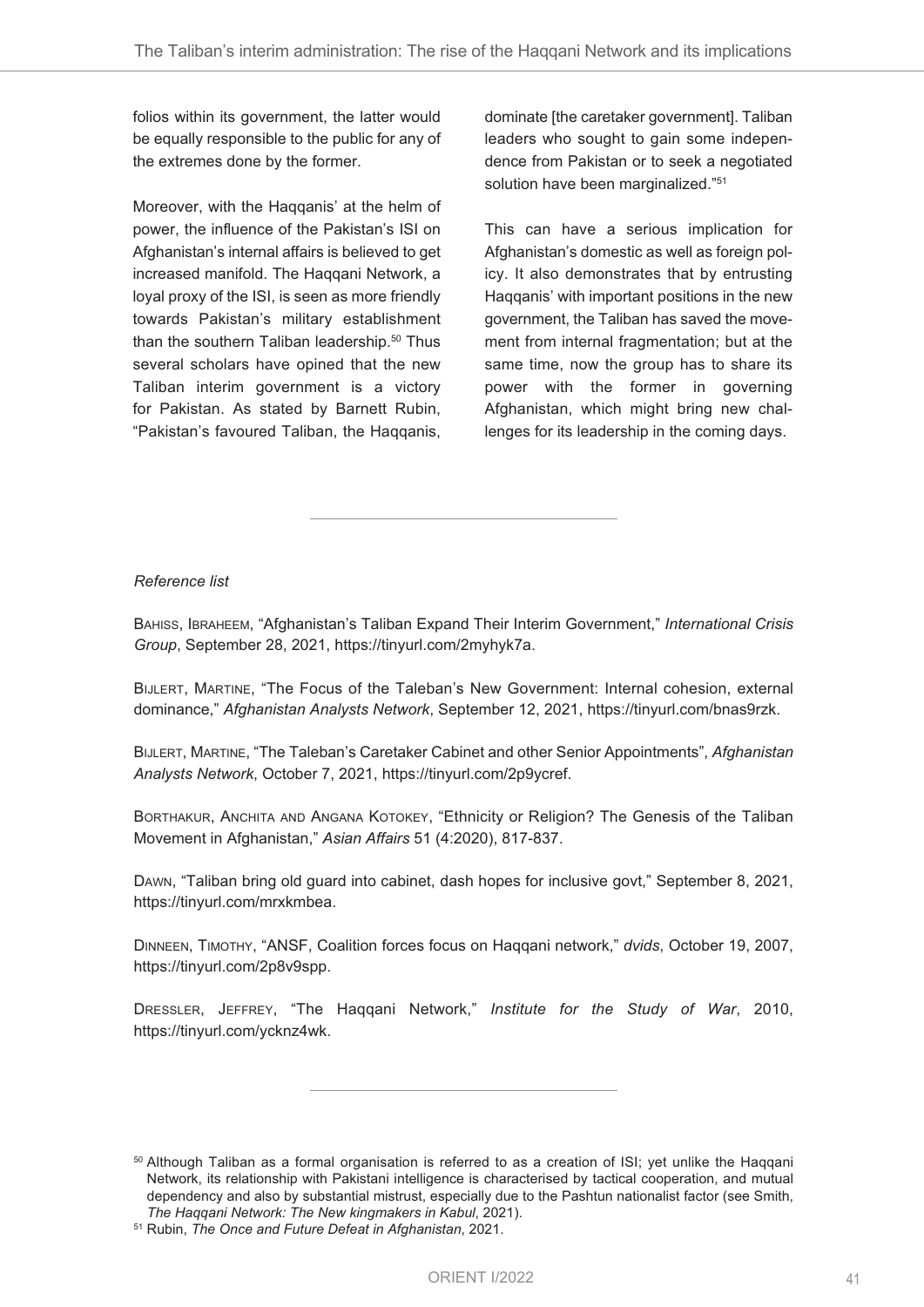FELBAB-BROWN, VANDA, "Will the Taliban regime survive?," *Brookings*, August 31, 2021, https://tinyurl.com/2zfyxn6p.

GIUSTOZZI, ANTONIO, "Afghanistan: Taliban's organization and structure," *Landinfo*, August 23, 2017, https://tinyurl.com/2p8ckp6t.

KIRBY, JEN, "What the Taliban's new government reveals about how they will rule," *VOX*, September 13, 2021, https://tinyurl.com/4ashtm9k.

KOTOKEY. ANGANA AND ANCHITA BORTHAKUR, "The Ideological Trajectory within the Taliban Movement in Afghanistan," *Asian Journal of Middle Eastern and Islamic Studies* 15 (2:2021), 205-219.

KRAML, ROLAND, "Changes in Pashtun Tribal Structures since 1978: The Influence of War, Foreign Militaries and Militant Political Islam," *Universität Wien*, 2012, https://tinyurl.com/yxrw3xu7.

MUFTI, MARIAM AND ROBERT D. LAMB, "Religion and Militancy in Pakistan and Afghanistan," *CSIS*, June 2012, https://tinyurl.com/4t6p4a83.

OSMAN, BORHAN, "Taleban in Transition 2: Who is in charge now?," *Afghanistan Analysts Network*, June 22, 2016, https://tinyurl.com/2s3c8nej.

PESHIMAM,GIBRAN, "Afghan Taliban victory brings new challenge: governing a country in crisis," *Reuters*, September 5, 2021

RASHID, AHMED, *Taliban: The Story of the Afghan Warlords* (London: Pan Macmillan, 2001).

RUBIN, BARNETT, "The once and future defeat in Afghanistan," *War on the Rocks*, November 1, 2021, https://tinyurl.com/2tt5hfnz.

RUTTIG, THOMAS, "Loya Paktia's Insurgency: The Haqqani Network as an Autonomous Entity," in *Decoding the New Taliban. Insights from the Afghan Field*, edited by Antonio Giustozzi (Columbia: Hurst, 2009), 57-88.

RUTTIG, THOMAS, "How Tribal Are the Taleban? Afghanistan's Largest Insurgent Movement between Its Tribal Roots and Islamist Ideology," *Afghanistan Analysts Network*, June 29, 2010, https://tinyurl.com/mrx2e999.

SAYED, ABDUL, "How are the Taliban Organized?," *VOA*, September 5, 2021, https://tinyurl.com/y8fe44ye.

SAYED, ABDUL AND COLIN CLARKE, "With Haqqanis at the Helm, the Taliban Will Grow Even More Extreme," *Foreign Policy*, November 4, 2021, https://tinyurl.com/y9u2nyh5.

SEMPLE, MICHAEL, "Rhetoric, Ideology, and Organizational Structure of the Taliban Movement," *United States Institute of Peace*, 2014, https://tinyurl.com/2p98tpxp.

SMITH, JEFF, "The Haqqani Network: The New Kingmakers in Kabul," *War on the Rocks*, November 12, 2021, https://tinyurl.com/yckpxkhb.

SOFUOGLU, MURAT, "Will the Taliban split or is it the West's wishful thinking?," *TRT*, September 17, 2021, https://tinyurl.com/mprnzcat.